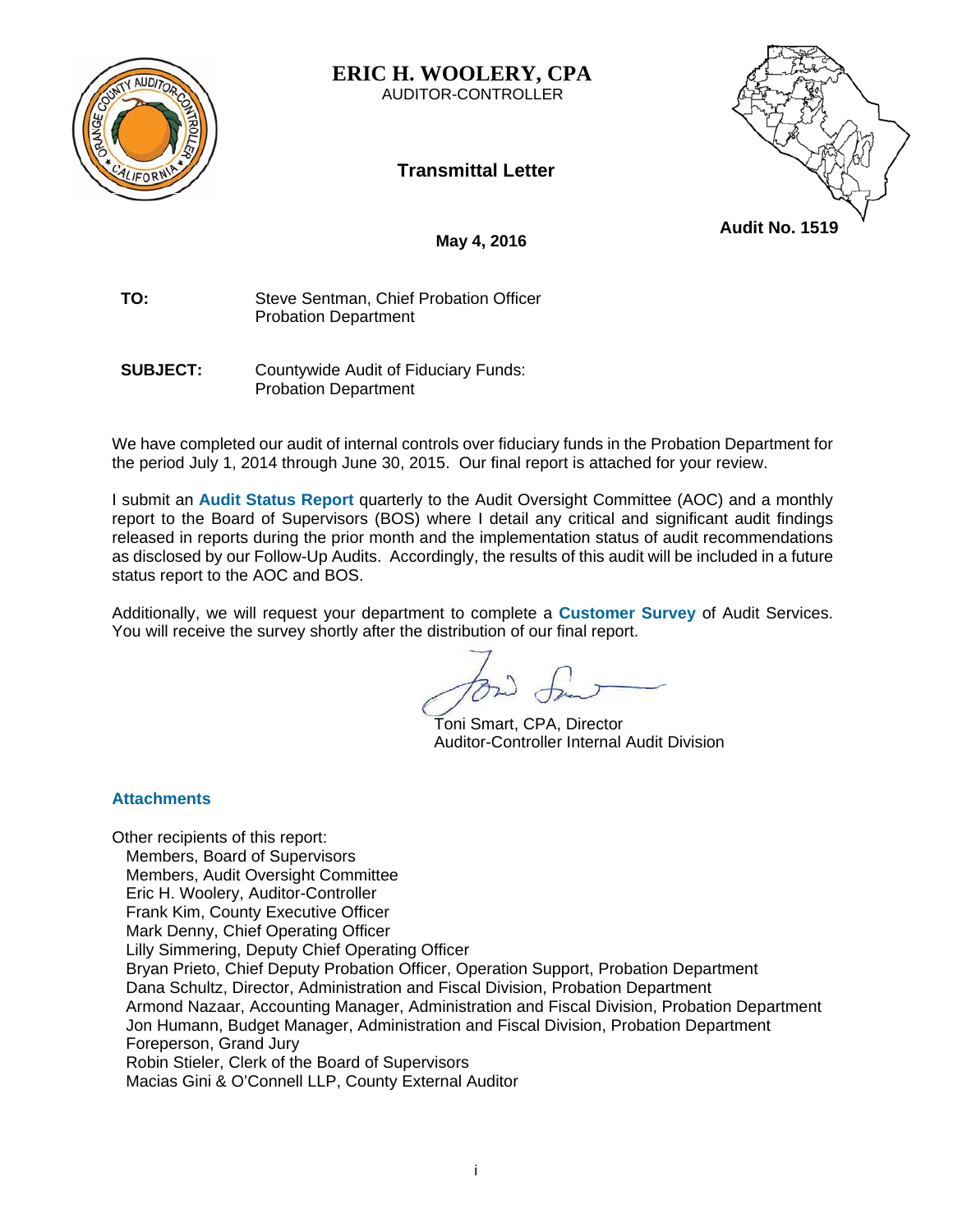

# *Countywide Audit of Fiduciary Funds: Probation Department Audit No. 1519*

**For the Period July 1, 2014 through June 30, 2015**

| <b>Transmittal Letter</b>                                                                                        | j.           |
|------------------------------------------------------------------------------------------------------------------|--------------|
| <b>Internal Auditor's Report</b>                                                                                 |              |
| <b>OBJECTIVES</b>                                                                                                | 1            |
| <b>RESULTS</b>                                                                                                   | 1            |
| <b>BACKGROUND</b>                                                                                                | $\mathbf{2}$ |
| <b>SCOPE AND METHODOLOGY</b>                                                                                     | 3            |
| <b>FOLLOW-UP PROCESS</b>                                                                                         | $\mathbf{3}$ |
| <b>MANAGEMENT'S RESPONSIBLITIES FOR INTERNAL CONTROLS</b>                                                        | 4            |
| <b>Detailed Findings, Recommendations, and Management Responses</b>                                              |              |
| Finding No. 1 - No Policies and Procedures for Funds 346 and 2AE<br>(Control Finding)                            | 5            |
| Finding No. 2 - No Subsidiary Ledgers or Reconciliations for Funds 346<br>and 2AE (Significant Control Weakness) | 5            |
| Finding No. 3 - Fiduciary Sub-Accounts with No Activity Should Be Evaluated<br><b>(Control Finding)</b>          | 6            |
| Finding No. 4 - Fund 347 Reconciling Differences Need to be Resolved<br>(Control Finding)                        | 6            |
| Finding No. 5 - Fiduciary Fund Documents Lacking Required Elements<br>(Control Finding)                          | 7            |
| <b>ATTACHMENT A: Report Item Classifications</b>                                                                 | 9            |
| <b>ATTACHMENT B: Probation Department Management Responses</b>                                                   | 10           |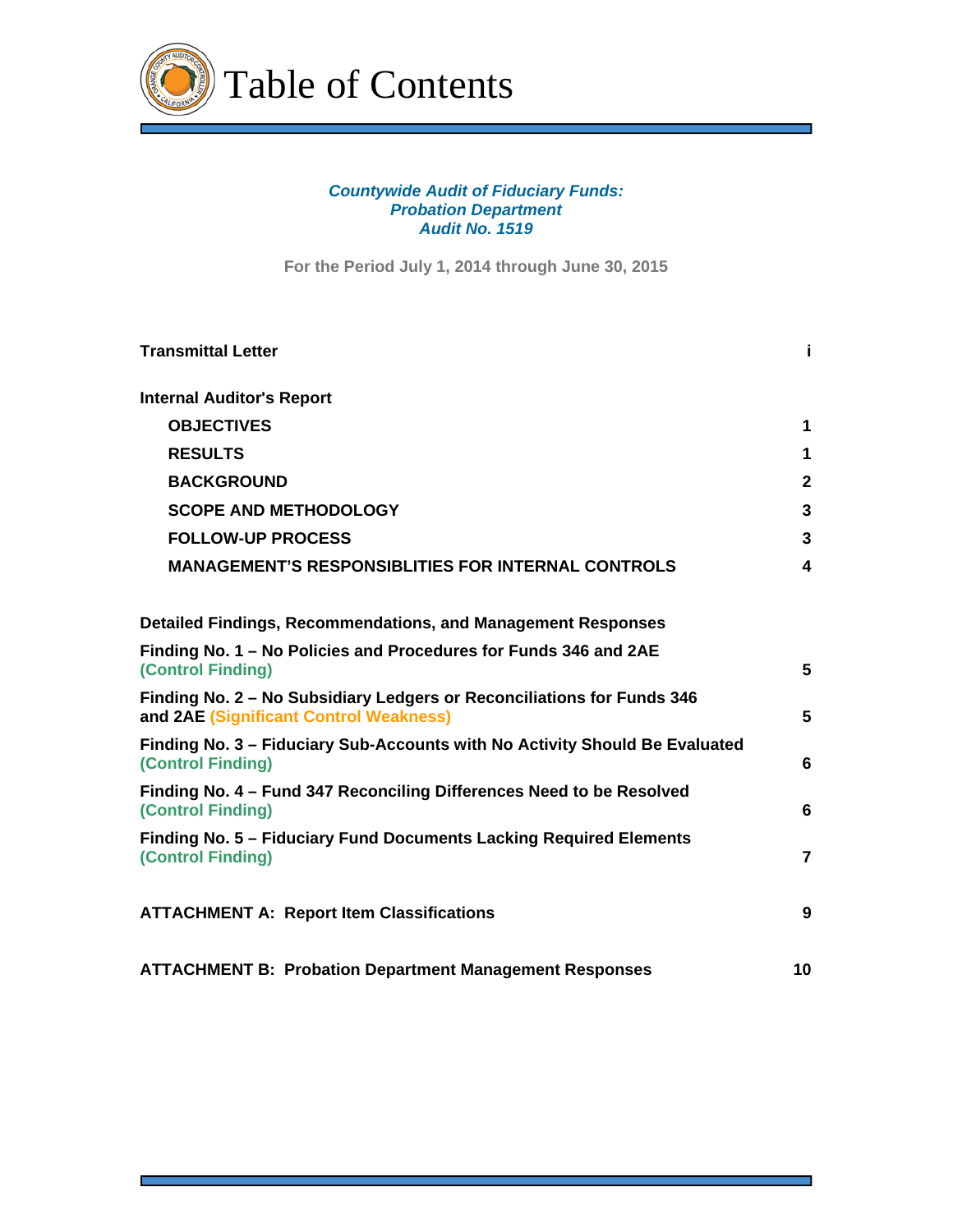

Internal Auditor's Report

# **Audit No. 1519 May 4, 2016**

| TO:      | Steve Sentman, Chief Probation Officer<br><b>Probation Department</b>      |
|----------|----------------------------------------------------------------------------|
| FROM:    | Toni Smart, CPA, Director<br>Auditor-Controller Internal Audit Division    |
| SUBJECT: | <b>Countywide Audit of Fiduciary Funds:</b><br><b>Probation Department</b> |

# **OBJECTIVES**

As part of a Countywide Audit of Fiduciary Funds, we have completed our audit of internal controls over fiduciary funds in the Probation Department for the period July 1, 2014 through June 30, 2015. We conducted this audit to ensure fiduciary funds are properly administered and maintained in compliance with County policy, procedures, and fund requirements. Our audit objectives were to:

- 1. Evaluate internal controls to ensure fiduciary fund transactions are accurate, valid, adequately supported, processed timely, properly recorded, and that fund receipts and disbursements are made in accordance with the established fund purpose and uses.
- 2. Evaluate internal controls to ensure fiduciary fund reconciliations are accurate, complete, and timely in compliance with County policy and departmental policy.
- 3. Evaluate for proper segregation of duties and management reviews and approvals related to the administration of fiduciary funds.
- 4. Determine if administration of fiduciary funds is effective and efficient (e.g., no backlogs, duplication of work, benefit in automating manual process).

# **RESULTS**

**Objective #1:** Our audit found that internal controls are in place to ensure fiduciary fund transactions are accurate, valid, adequately supported, processed timely, properly recorded, and transactions were made in accordance with the established fund purpose and uses, with one exception. Our audit found there were no written policies and procedures for administering and reconciling Funds 346 and 2AE. We identified **one (1) Control Finding** to establish policies and procedures for Funds 346 and 2AE.

**Objective #2:** Our audit found that internal controls are in place over fund reconciliations to ensure the reconciliations are accurate, complete, timely, and in compliance with County policy and department policy, with the following exceptions: 1) Subsidiary ledgers are not established and reconciliations are not performed for Funds 346 and 2AE; 2) Fund 347 has 234 fiduciary sub-accounts (DBSAs), several with no balances and activity; and 3) Monies held in Fund 347-9200-9999 (suspense account) had a fund balance of \$404,399 requiring research and resolution. We identified **one (1) Significant Control Weakness** to establish subsidiary ledgers and perform reconciliations and **two (2) Control Findings** to evaluate whether it is necessary to keep unused DBSAs open and continue efforts to research and resolve the outstanding reconciling items in Fund 347.

**Objective #3:** Our audit found that internal controls are in place regarding segregation of duties and management reviews and approvals of fiduciary fund transactions and fund reconciliations. We have **no audit findings under this objective**.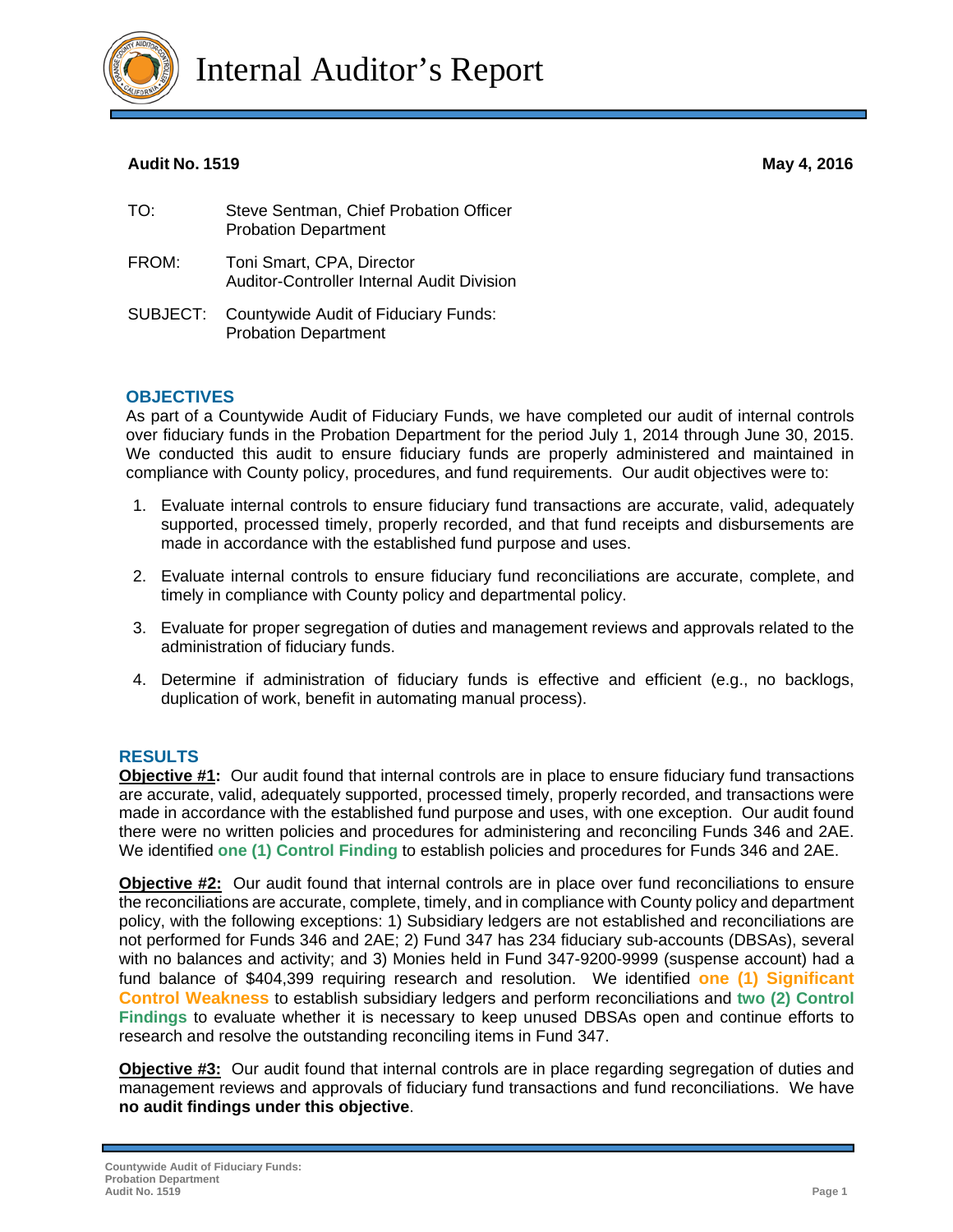

**Objective #4:** Our audit did not disclose any instances concerning duplication of work or backlogs; however, we did find that documentation for establishing fiduciary funds, known as the Chart of Accounts (COFAs), for Fund 346 was based on a memo with limited information and Fund 347 did not have any documentation. We identified **one (1) Control Finding** to work with the Auditor-Controller to update the COFAs into the current format with the required elements.

### **BACKGROUND**

We conducted a Countywide Audit of Fiduciary Funds to ensure funds are properly administered and maintained in compliance with County policy, procedures, and fund requirements. This report is on our audit of selected fiduciary funds administered by the Probation Department. We are issuing separate reports for our audits of fiduciary funds in the County Executive Office, Child Support Services, Clerk-Recorder, District Attorney/Public Administrator, Health Care Agency/Public Guardian, OC Community Resources, OC Public Works, Sheriff-Coroner, and Treasurer-Tax Collector.

**Fiduciary funds** are used to account for assets held by the County in a trustee or agency capacity on behalf of outside parties, including employees, individuals, private organizations, or other governments. These funds cannot be used to support the County's programs. Fiduciary funds are to be used and accounted for in accordance with applicable legal requirements; federal, state, and other governmental regulations; trust agreements, trust indentures, or other fiduciary agreements; and generally accepted accounting principles.

County Accounting Manual (CAM) Procedures F3 – *Requesting Establishment/Deletion of Funds/Agency* and F4 – *Fiduciary Funds* provide the policy, procedures and internal control requirements for establishing and maintaining fiduciary funds. Fiduciary funds are classified as either: 1) Private-Purpose Trust Funds; 2) Pension and Other Employee Benefits Trust Funds; and 3) Agency Funds. For this audit, we are including only select Private-Purpose Trust Funds and Agency Funds as described below:

**Public Administration Trust Funds (Fund Class U1) – This type of private-purpose trust fund is used** to account for trust arrangements where the principal and income benefit individuals, private organizations, or other governments. Examples include unidentified funds, unclaimed prisoner funds, and decedents' property held for escheatment.

**Agency Funds (Fund Class A5)** – This type of agency fund is used by certain County departments to hold various types of cash receipts and deposits in a fiduciary capacity. Disbursements are made from these funds by checks issued by the Auditor-Controller upon requisition of the responsible department.

|             | <b>Fund</b>  |                                           |                                                                                   | FY 2014-15<br>Receipts/        | <b>Fund</b><br><b>Balance at</b> |
|-------------|--------------|-------------------------------------------|-----------------------------------------------------------------------------------|--------------------------------|----------------------------------|
| <b>Fund</b> | <b>Class</b> | <b>Name/Date Established</b>              | <b>Purpose</b>                                                                    | <b>Disbursements</b>           | 6/30/15                          |
| 346         | A5           | Confiscated Property<br>(Probation)       | This fund is established to handle the<br>distribution of cash and funds received | Receipts: \$187                | \$7,213                          |
|             |              | Established: Dec. 1997                    | from the sale of seized property                                                  | Disbursements: \$0             |                                  |
| 347         | A5           | Probation<br>Established: Various         | Multiple uses involving Probation's<br>operations. Comprised of about 234         | Receipts: \$11,328,190         | \$2,684,140                      |
|             |              | dates                                     | <b>DBSA sub-accounts</b>                                                          | Disbursements:<br>\$10,267,846 |                                  |
| 2AE         | A5           | <b>Recidivism Reduction</b><br>Grant Fund | Account established to manage<br>funding for Recidivism Reduction                 | Receipts: \$500,000            | \$500,000                        |
|             |              | Established: Feb. 2015                    | Grant State Pass Through funding                                                  | Disbursements: \$0             |                                  |

As of June 30, 2015, the Probation Department had the following fiduciary funds: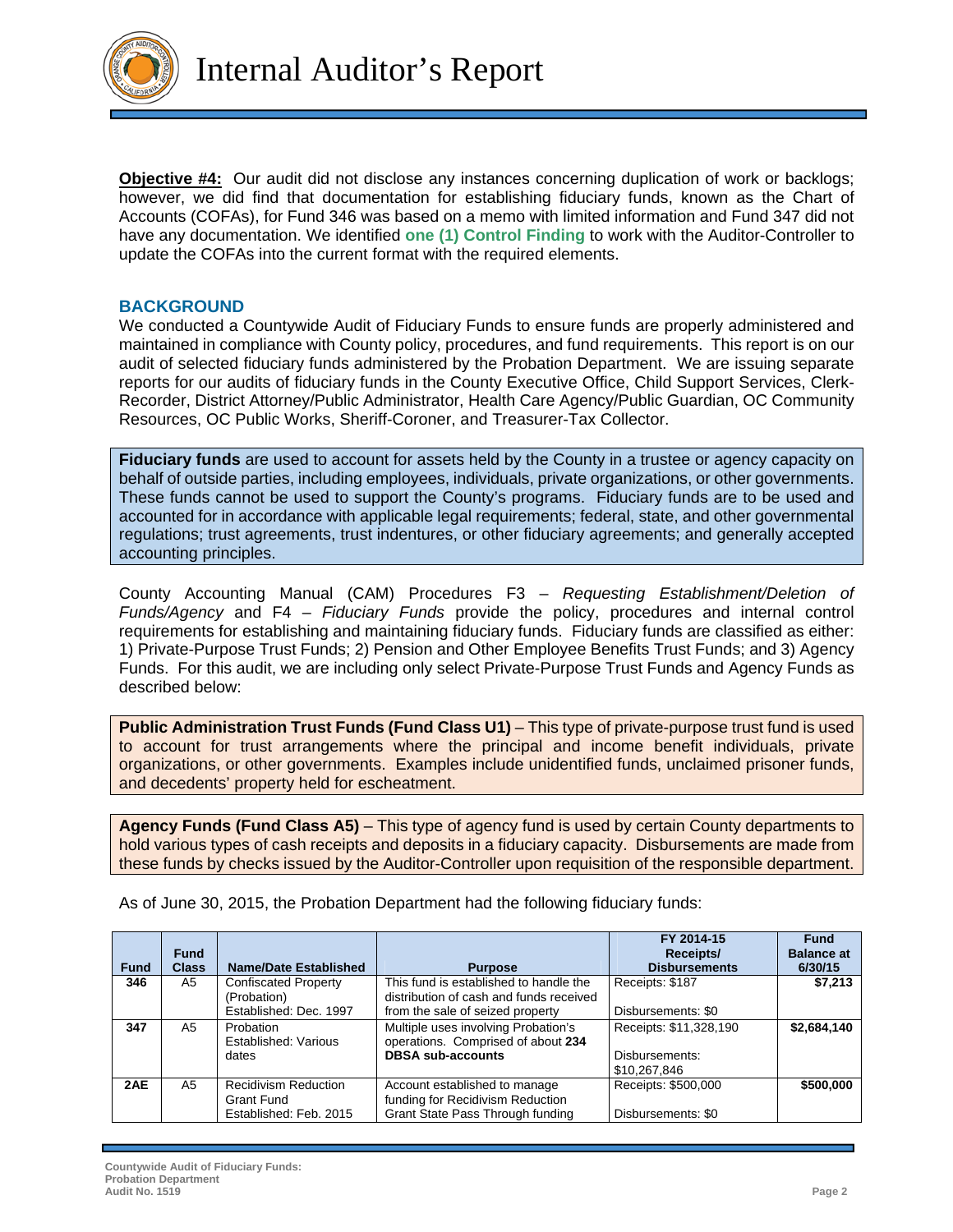

Internal Auditor's Report

**Note**: Included in Fund 347 are about 234 Department Balance Sheet Accounts (DBSAs), several of which have no balances or activity. Fund 2AE was established in February 2015 and has had no activity except for funding provided by the state. In addition, at the time of our fieldwork, Auditor-Controller Internal Audit was conducting the *Biennial Audit of Probation Internal Controls over Juvenile Records and Accounts* (Audit No. 1567), which included testing of Probation's controls and processes over fund disbursements and reconciliations involving juvenile accounts.

For this audit, we excluded Funds 346 and 2AE for detailed transaction testing because there were no disbursements and no fund reconciliations during the audit period. We performed detailed testing of a sample of disbursements in Fund 347. We evaluated the work performed in the *Biennial Audit of Probation Internal Controls over Juvenile Records and Accounts* and decided to rely on the testing of Fund 347 disbursements and reconciliations performed in that audit. Because we only performed testing on select fiduciary funds in the Probation Department, **it is important that the Probation Department determine if the findings and recommendations contained in this report are applicable to other fiduciary funds under its administration.** 

# **SCOPE AND METHODOLOGY**

Our audit of internal controls over fiduciary funds administered by the Probation Department was performed to ensure fiduciary funds are properly administered, safeguarded, and maintained in compliance with County policy, procedures, and specific fund requirements for the period from July 1, 2014 through June 30, 2015. Our audit included inquiry, auditor observation, and limited testing for assessing the adequacy of internal controls and compliance with established County and departmental procedures. We limited our scope for our Countywide Audit of Fiduciary Funds to select Public Administration Trust Funds (Fund Class U1) and Agency Funds (Fund Class A5).

**Scope Exclusions.** We did not include the following funds in our Countywide Audit of Fiduciary Funds. These will be considered for future audits based on our risk assessment and audit planning process:

- Fund Class: A2 Unapportioned Tax and Interest Funds
- Pension Trust & Other Employee Benefits (Fund Class P1, P2, P3, P4, P5, P6)
- Fund Class U2 OCDA Redevelopment private purpose trust fund

# **FOLLOW-UP PROCESS**

Please note we have a structured and rigorous **Follow-Up Audit** process in response to recommendations and suggestions made by the Audit Oversight Committee (AOC) and the Board of Supervisors (BOS). Our **First Follow-Up Audit** will begin at six months from the official release of the report. A copy of all our Follow-Up Audit reports is provided to the BOS as well as to all those individuals indicated on our standard routing distribution list.

The AOC and BOS expect that audit recommendations will typically be implemented within six months and often sooner for significant and higher risk issues. Our **Second Follow-Up Audit** will begin at six months from the release of the first Follow-Up Audit report, by which time **all** audit recommendations are expected to be addressed and implemented. We bring to the AOC's attention any audit recommendations we find still not implemented or mitigated after the second Follow-Up Audit. Such open issues appear on the AOC agenda at its next scheduled meeting for discussion.

We have attached a **Follow-Up Audit Report Form**. Your department should complete this template as our audit recommendations are implemented. When we perform our first Follow-Up Audit approximately six months from the date of this report, we will need to obtain the completed form to facilitate our review.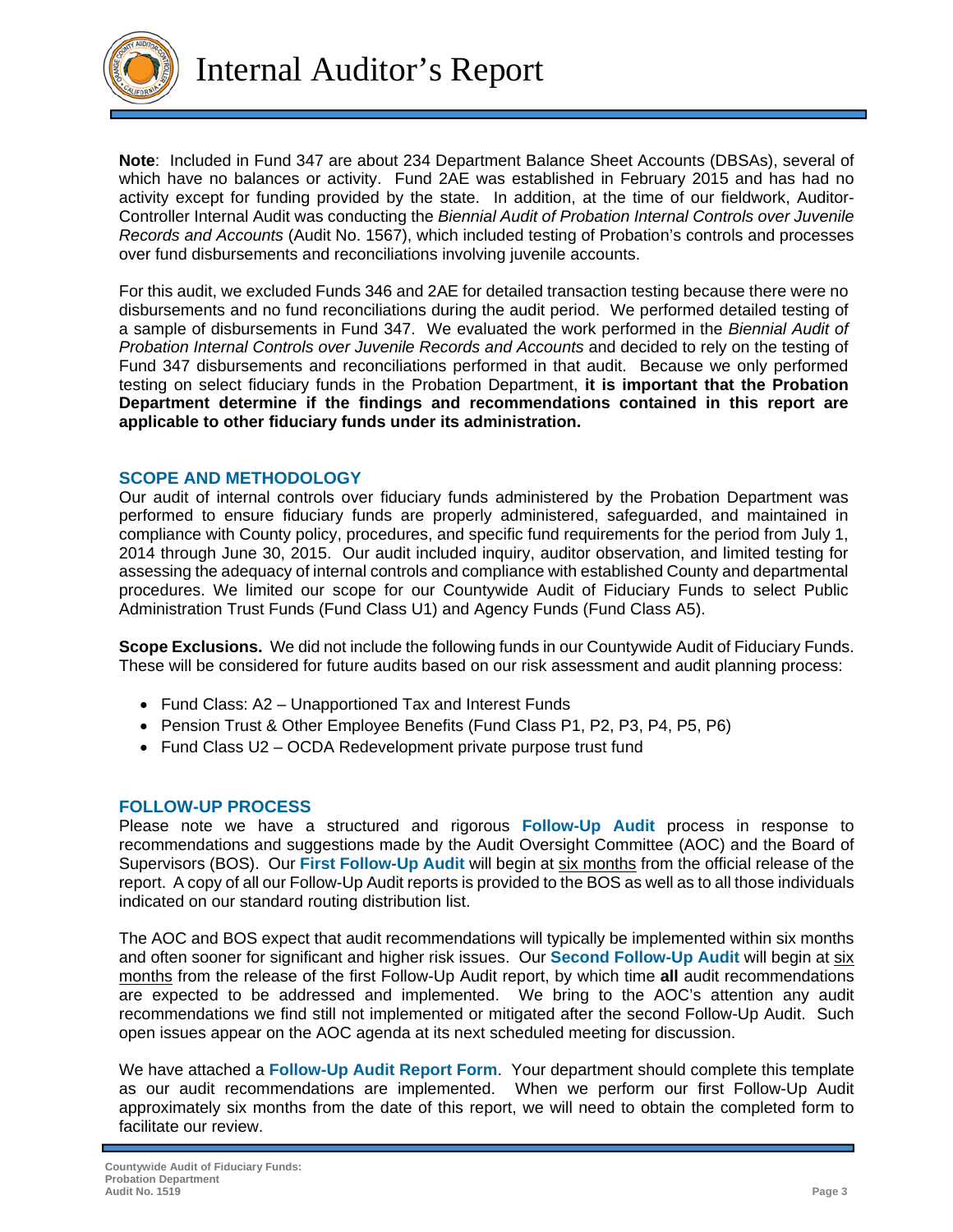

Internal Auditor's Report

# **MANAGEMENT'S RESPONSIBILITIES FOR INTERNAL CONTROLS**

In accordance with the Auditor-Controller's County Accounting Manual Section S-2 Internal Control Systems: "All County departments/agencies shall maintain effective internal control systems as an integral part of their management practices. This is because management has primary responsibility for establishing and maintaining the internal control system. All levels of management must be involved in assessing and strengthening internal controls." Control systems shall be continuously evaluated by Management and weaknesses, when detected, must be promptly corrected. The criteria for evaluating an entity's internal control structure is the Committee of Sponsoring Organizations (COSO) control framework. Our Internal Control Audit enhances and complements, but does not substitute for the Probation Department's continuing emphasis on control activities and self-assessment of control risks.

# **Inherent Limitations in Any System of Internal Control**

Because of inherent limitations in any system of internal controls, errors, or irregularities may nevertheless occur and not be detected. Specific examples of limitations include, but are not limited to, resource constraints, unintentional errors, management override, circumvention by collusion, and poor judgment. Also, projection of any evaluation of the system to future periods is subject to the risk that procedures may become inadequate because of changes in conditions or the degree of compliance with the procedures may deteriorate. Accordingly, our audit would not necessarily disclose all weaknesses in the Probation Department's operating procedures, accounting practices, and compliance with County policy.

The Auditor-Controller Internal Audit Division is available to partner with your staff so that they can successfully implement or mitigate difficult audit recommendations.

### **ACKNOWLEDGEMENT**

We appreciate the courtesy extended to us by the personnel of the Probation Department during our audit. If you have any questions regarding our audit, please contact me directly at (714) 834-5442, or Scott Suzuki, Assistant Director at (714) 834-5509.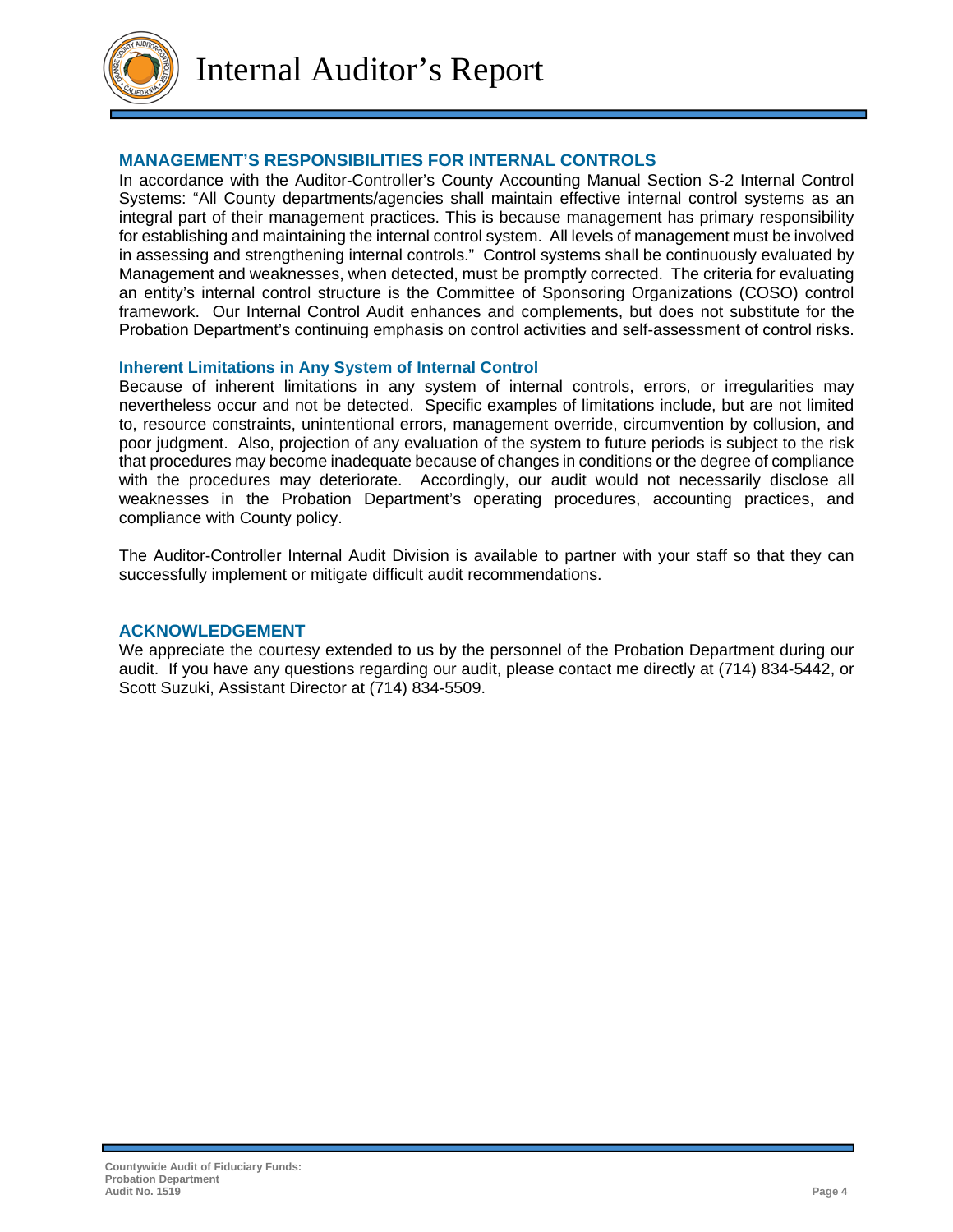

# **Finding No. 1 – No Policies and Procedures for Funds 346 and 2AE (Control Finding)**

# **Criteria**

Policies and procedures over the administration of fiduciary funds should be established and maintained by departments/agencies, in addition to the County Accounting Manual (CAM) procedures, to reflect current processes and ensure consistency in work by current and new staff members. Policies and procedures should address the fund purpose, processing receipts and disbursements, and reconciling the fund.

# **Details**

Fund 346 – *Confiscated Property* is used for the distribution of cash and funds received from the sale of seized property. Our audit found there has been no activity during the audit period except for a \$187 cash distribution for bankruptcy repayment. According to Probation, the balance of \$7,213 at June 30, 2015, consists of non-federal asset forfeiture funds. Probation plans to research the funds and determine the appropriate disposition. Probation did not have written policies and procedures for administering and reconciling this fund.

Fund 2AE – *Recidivism Reduction Grant Fund* is a new fund established in February 2015 for managing the state pass through grant amounting to \$500,000. Probation informed us that funds have not yet been disbursed as of June 30, 2015, and that a Request for Proposal is currently in process for transitional housing vendors. Probation indicated once the vendors are selected and the program is implemented, funds will be drawn down for expenditures. Probation did not have written policies and procedures for administering and reconciling this fund.

Although Funds 346 and 2AE had no or limited activity, it is important to establish policies and procedures to ensure funds are processed, monitored, and safeguarded when there is fund activity.

# **Recommendation No. 1**:

Probation Department establish written policies and procedures that describe the administration and reconciliation requirements for Funds 346 and 2AE.

# **Probation Department Management Response:**

**Concur**. The Probation Department concurs with the recommendation. The Probation Department will work with CEO and the Auditor-Controller to establish written policies and procedures for the administration and reconciliation of Funds 346 and 2AE consistent with County policies and procedures for similar County funds. These policies and procedures will be completed by June 30, 2016.

# **Finding No. 2 – No Subsidiary Ledgers or Reconciliations for Funds 346 and 2AE (Significant Control Weakness)**

# **Criteria**

County Accounting Manual (CAM) Procedure F-4, Section 2.6.5 *Reconciliation of Fiduciary Funds,* states that departments and agencies are responsible for reconciling, at least monthly, each fiduciary fund balance per the department's or agency's subsidiary ledger records or other detailed records to the Auditor-Controller's General Ledger balance shown for the fiduciary fund.

# **Details**

Fund 346 – *Confiscated Property* had no activity during the audit period except for a \$187 cash distribution for bankruptcy repayment. According to Probation, the balance of \$7,213 at June 30, 2015, consists of non-federal asset forfeiture funds. Fund 2AE – *Recidivism Reduction Grant Fund* is a new fund established in February 2015 and funds have not been disbursed as of June 30, 2015.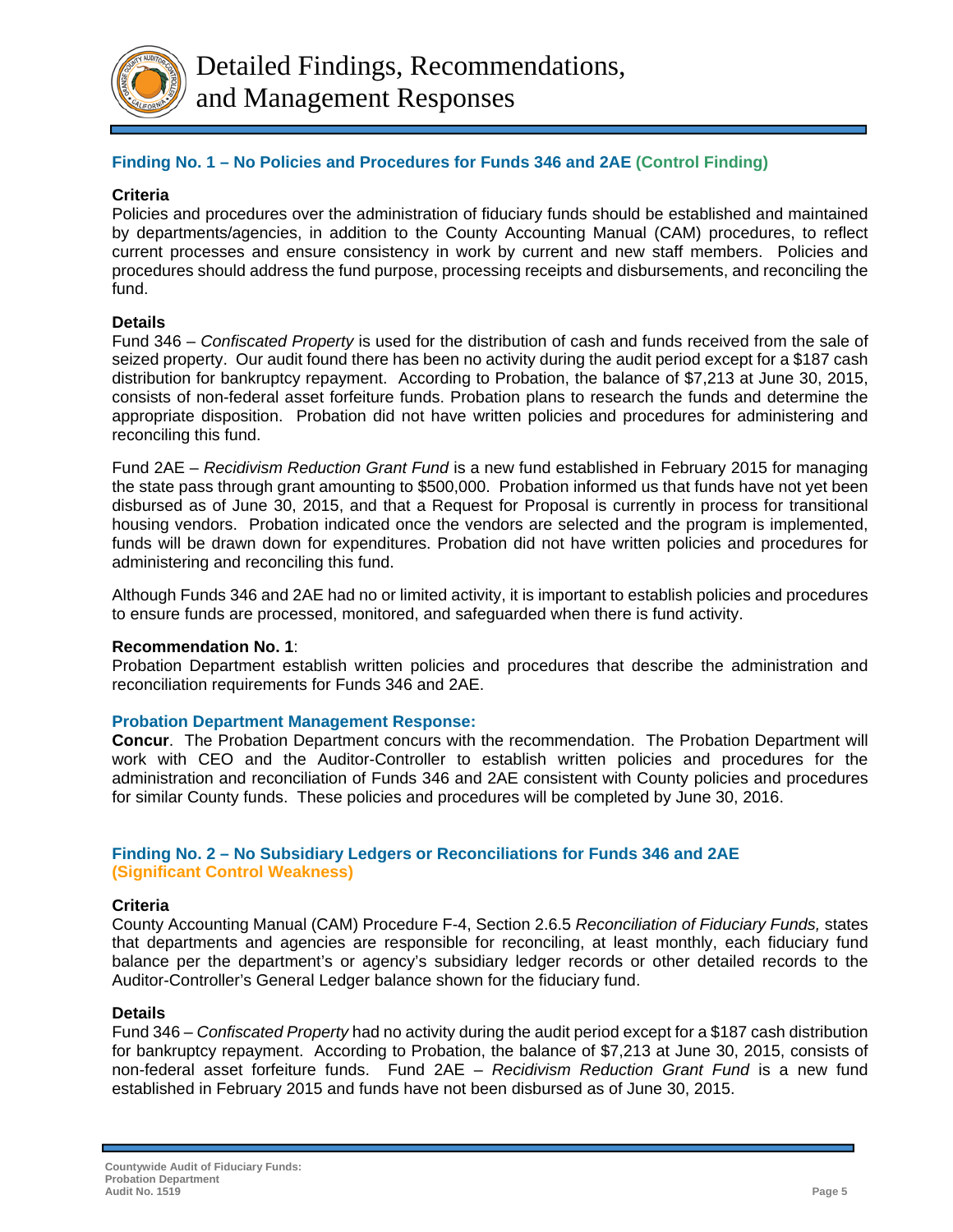

Our audit found that Probation has not established subsidiary records for Funds 346 and 2AE, and monthly reconciliations are not performed. Although Funds 346 and 2AE had no or limited activity, it is important to establish these controls to ensure funds are monitored and safeguarded when there is fund activity.

# **Recommendation No. 2**:

Probation Department take measures to establish subsidiary records and reconcile Funds 346 and 2AE.

### **Probation Department Management Response:**

**Concur**. The Probation Department concurs with the recommendation. The Probation Department will establish subsidiary ledgers for Funds 346 and 2AE. We will also perform monthly reconciliations of Funds 346 and 2AE. The subsidiary ledgers and fund reconciliation will be completed by June 30, 2016.

# **Finding No. 3 – Fiduciary Sub-Accounts with No Activity Should Be Evaluated (Control Finding)**

### **Criteria**

CAM F-4, *Fiduciary Funds*, Section 2.7.2 states that a fiduciary fund which is no longer required by a department or agency should be closed in accordance with County of Orange Accounting Manual Procedure F-3, Requesting Establishment/Deletion of Funds/Agencies.

### **Details**

Fund 347 - *Probation* has multiple uses involving Probation's operations and is comprised of about 234 Department Balance Sheet Accounts (DBSAs) which are fiduciary fund sub-accounts. Our audit found approximately 100 DBSAs (43%) that have no balances in the General Ledger and appear not to be in use. While certain DBSAs may need to remain open, the large number of unused accounts could be cumbersome and lead to errors and/or irregularities if not continually monitored. Probation should evaluate the need to keep the DBSAs open or to close them if no longer needed for current operations.

### **Recommendation No. 3**:

Probation Department determine if inactive DBSAs in Fund 347 should be closed-out if no longer needed for Probation operations.

### **Probation Department Management Response:**

**Concur**. The Probation Department concurs with the recommendation. The Probation Department has reviewed the DBSAs and will be closing out 27 found to be inactive or no longer needed for current operations. The Probation Department is also looking into merging some DBSAs with other active DBSAs which may result in closing additional DBSAs. The closure of identified DBSAs will be completed by June 30, 2016.

# **Finding No. 4 – Fund 347 Reconciling Differences Need to Be Resolved (Control Finding)**

### **Criteria**

CAM F-4, *Fiduciary Funds*, Section 2.6.5 states that reconciliations must identify the differences between the department's or agency's detailed or subsidiary records and the General Leger balance of the fund, the reasons for those differences, and the planned disposition of any reconciling items.

### **Details**

Fund 347-9200-9999 - *Hold Trust Fund - Suspense* contains monies received by Probation but require further research by Collection Officers to research and apply the funds to the appropriate accounts. During our audit period, there were \$528,115 in receipts, \$547,946 in disbursements, and a fund balance of \$404,349 as of June 30, 2015. In the fund balance, there are items requiring further research.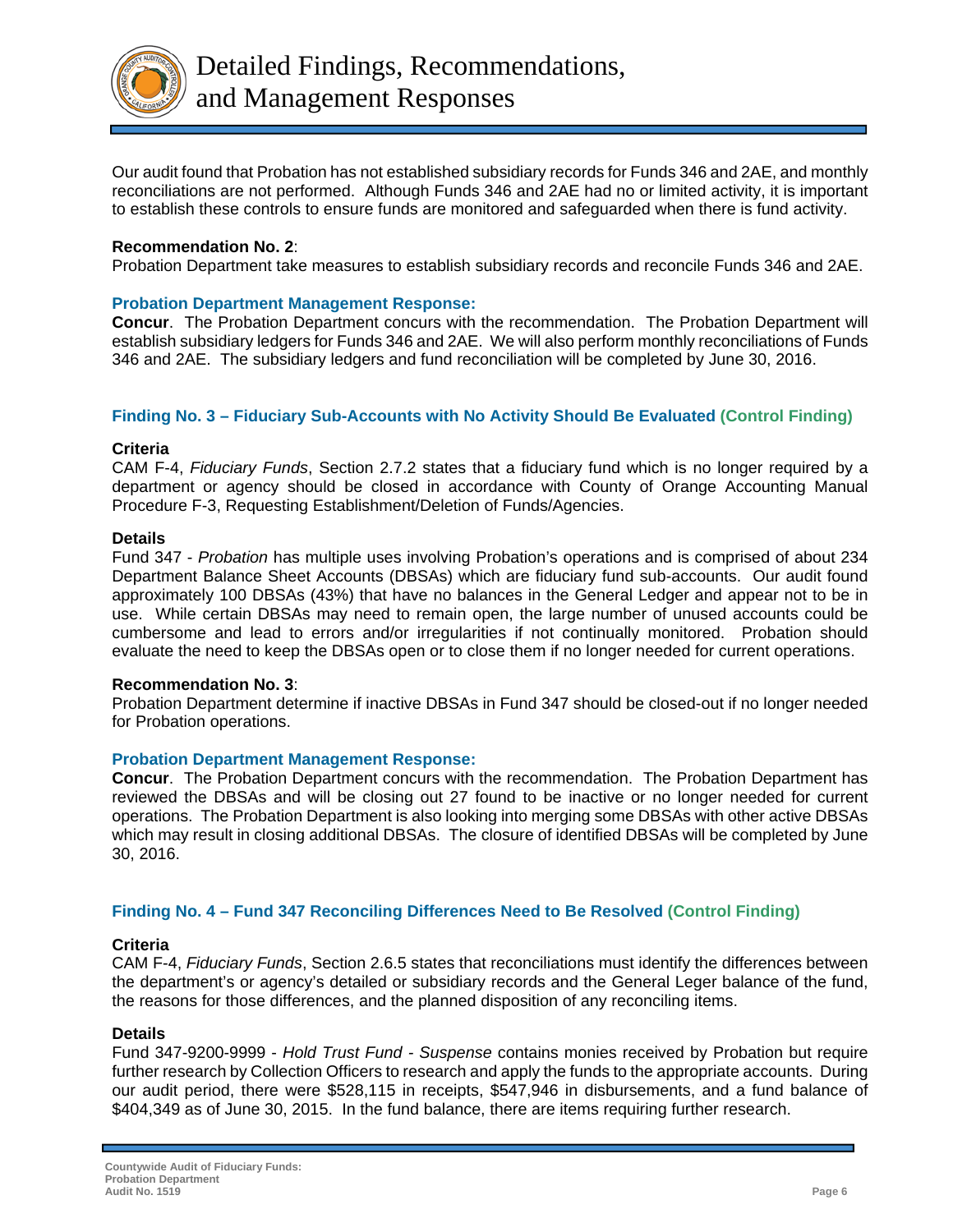

Fund 347-9200-0999 - *Unreconciled Control Accounts* was established to hold monies related to accounts receivables in the Probation financial system (Mapper) that was used during the 1990s. Probation indicated this fund has excess funds from control accounts in the Mapper system that were transferred to this DBSA and which Probation needs to continue to research this balance. The outstanding balance as of June 30, 2015 was \$27,071 and reflects an overage in the County's General Ledger as compared to Probation's subsidiary ledgers. There were no receipts and disbursements in this DBSA during the audit period.

We also found that in CAPS+, this fund is called *Interest Earned on Trust Fund Deposits*, which is different from Probation's fund title - *Unreconciled Control Accounts*. In its efforts to reconcile the outstanding balance, Probation should also evaluate the fund name so that it reflects the actual function and use of the fund activity.

### **Recommendation No. 4**:

Probation Department work towards resolving the long-outstanding reconciling differences in Fund 347. Probation should also evaluate the fund usage and name of the DBSA currently referred to as *Unreconciled Control Accounts*.

### **Probation Department Management Response:**

**Concur**. The Probation Department concurs with the recommendation. The Probation Department will continue to apply resources to reconciling monies requiring further research in Fund 347-9200-9999 - Hold Trust Fund – Suspense. The Probation Department will work to resolve the funds in this account in accordance with County Accounting Procedures Manual (CAM) F-4. The Probation Department has changed the name of this DBSA to *Unreconciled Control Accounts* in CAPS+ to reflect Probation's fund title.

# **Finding No. 5 – Fiduciary Fund Documents Lacking Required Elements (Control Finding)**

# **Criteria**

CAM F-3 - Requesting *Establishment/Deletion of Funds/Agencies*, Section 2.3 states:

*"The AIT or request letter must contain the following information: (A) The legal authority for establishing the new fund or agency; (B) If no legal authority, the policy/administrative reason or other authority for establishing the fund or agency; (C) Whether or not the fund or agency is a budgeted fund or agency, and if available, the Activity Code to be used for this budget; (D) A description of the revenue sources for the fund or agency, and the uses of the fund or agency; (E) Any expiration date for the fund or agency; (F) Whether the fund will earn its own interest, or if it does not, which other fund should receive the interest earned on balances in the new fund (this does not apply to new agencies); (G) If the fund will not earn its own interest, the reason for the redirection of interest: legal or contractual provision, or management decision; (H) The specific account codings and dollar amounts or appropriations and estimated revenues to be established for the fund or agency, if the fund or agency is being established pursuant to 2.2.3 above; (I) The responsible controlling department for the new fund or new agency; and (J) For funds with separate cash accounts, the planned disposition of any residual account balances when the fund is closed. Include legal or other authority for the distribution."* 

# **Details**

COFAs are documents used to establish or modify various funds in the County. The Probation Department provided a memo from December 1987 that was used for the establishment of Fund 346 and had no documentation for Fund 347.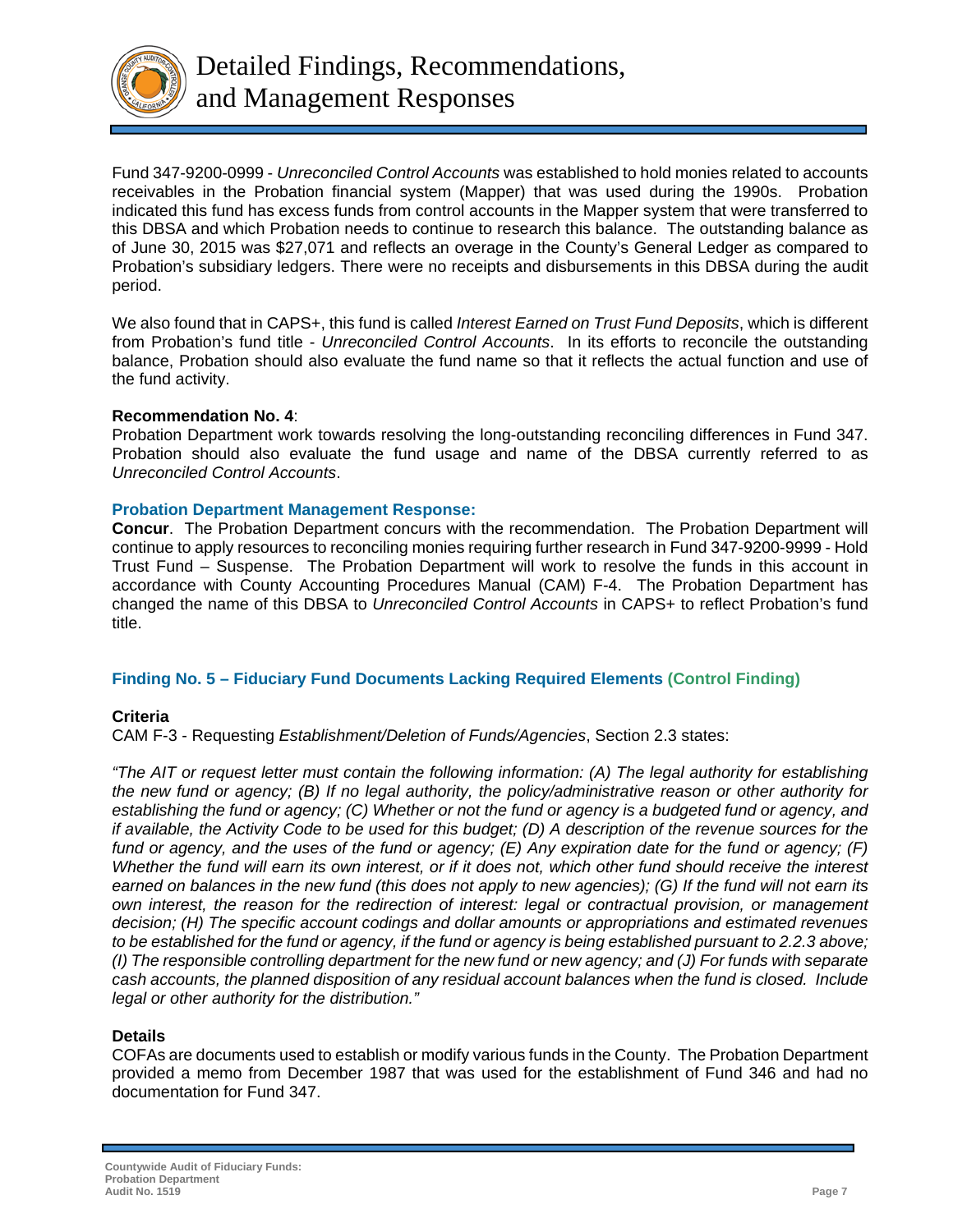

Because these funds were established prior to the existing policy, certain elements as required by the current policy and COFA format are missing for these funds, such as citing legal or other authority for fund distributions, expiration dates, if interest bearing, and the planned disposition of any account residual balances when the fund is closed.

Auditor-Controller General Accounting is responsible for establishing and maintaining COFA documents. They are aware of the fact that some of the fund establishment documents are old and lack the required elements. Currently, if a department/agency requests a revision to a COFA that is not in the current format, the Auditor-Controller will require them to use the current COFA format that includes all required elements. We were informed by Auditor-Controller General Accounting that it is a goal to eventually have all COFAs in the current format. Probation should work with the Auditor-Controller in determining which COFAs can be updated. Our audit did not note any other issues arising from the old COFAs.

The absence of complete written fiduciary fund documentation increases the risk of misunderstandings and miscommunication regarding rights, responsibilities, and authorized uses for the department or agency holding the fiduciary funds in a trustee capacity.

### **Recommendation No. 5**:

Probation Department work with the Auditor-Controller to prepare COFAs for Funds 346 and 347 that are supported with the required elements.

### **Probation Department Management Response:**

**Concur**. The Probation Department concurs with the recommendation. The Probation Department will work with the Auditor-Controller to prepare COFAs for Funds 346 and 347 that are supported with the required elements. The COFAs will be completed and submitted to the Auditor-Controller by June 30, 2016.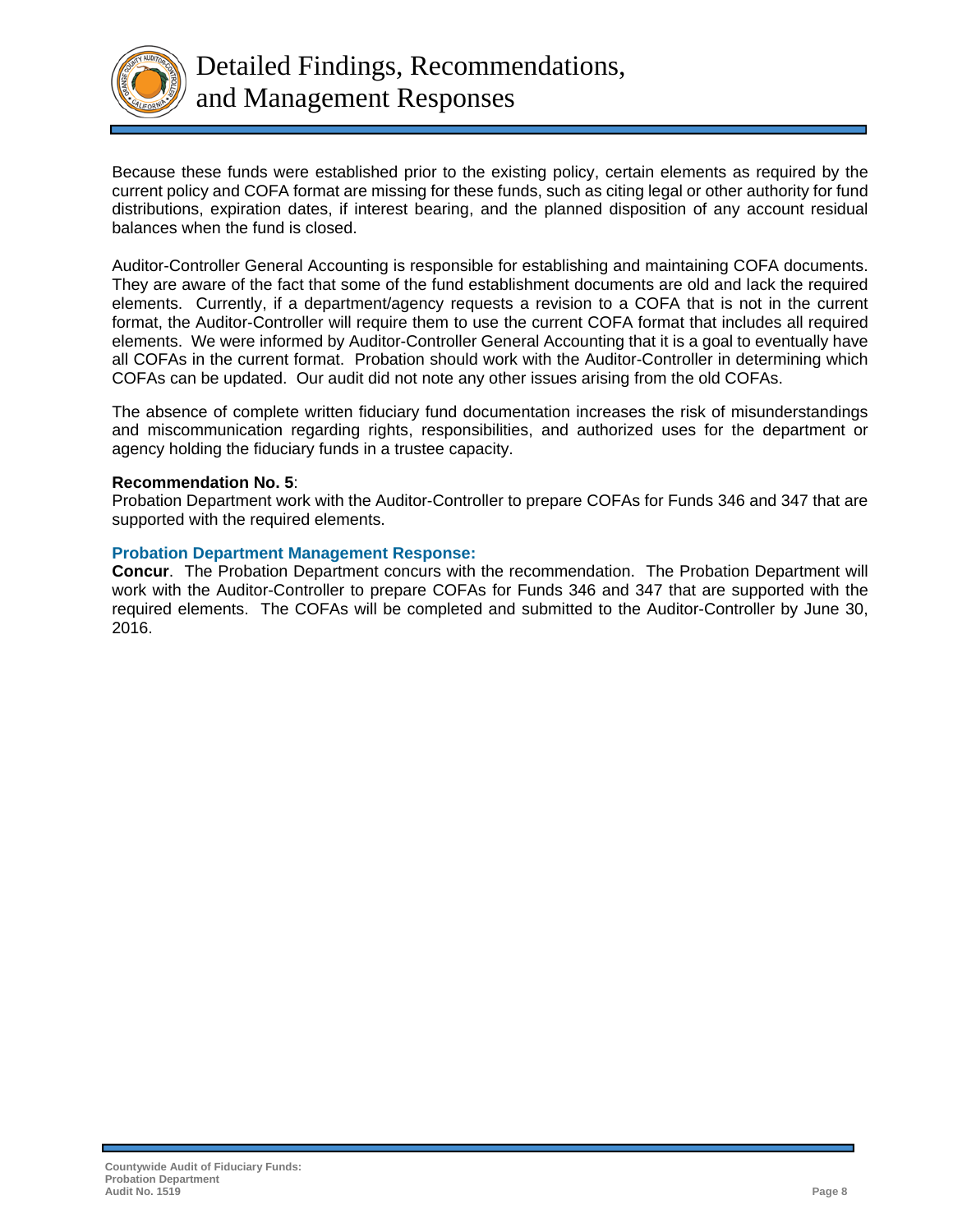

# **ATTACHMENT A: Report Item Classifications**

For purposes of reporting our audit findings and recommendations, we will classify audit report items into three distinct categories:

# **Critical Control Weaknesses:**

These are Audit Findings or a combination of Auditing Findings that represent critical exceptions to the audit objective(s) and/or business goals. Such conditions may involve either actual or potential large dollar errors or be of such a nature as to compromise the Department's or County's reputation for integrity. Management is expected to address Critical Control Weaknesses brought to their attention immediately.

# **Significant Control Weaknesses:**

These are Audit Findings or a combination of Audit Findings that represent a significant deficiency in the design or operation of internal controls. Significant Control Weaknesses require prompt corrective actions.

# **Control Findings:**

These are Audit Findings concerning internal controls, compliance issues, or efficiency/effectiveness issues that require management's corrective action to implement or enhance processes and internal controls. Control Findings are expected to be addressed within our follow-up process of six months, but no later than twelve months.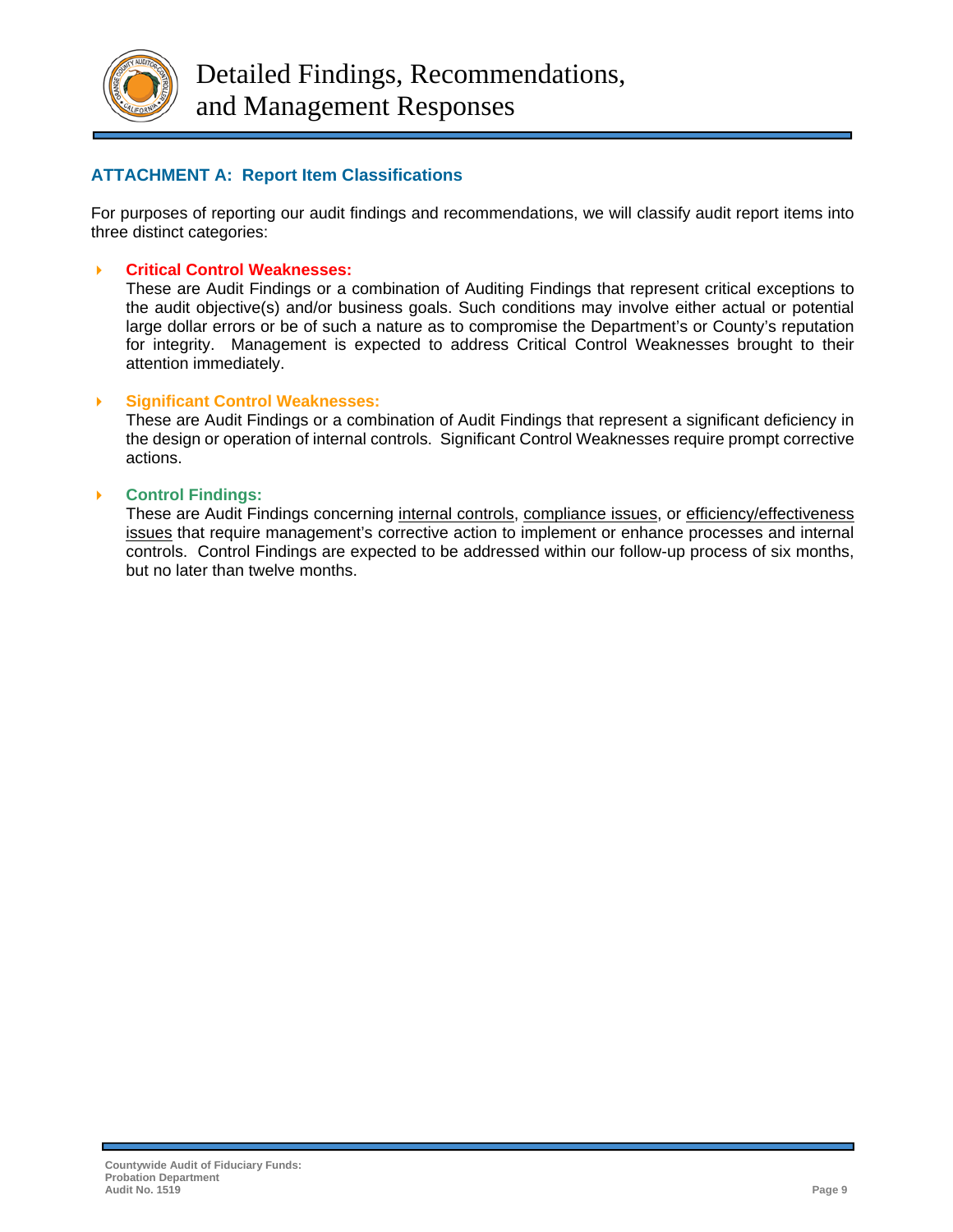

# **ATTACHMENT B: Probation Department Management Responses**



STEVENJ, SENTMAN CHIEF PROBATION OFFICER

TELEPHONE: (714) 645-7000

1055 N. MAIN STREET, 5TH FLOOR SANTA ANA, CA 92701

MAILING ADDRESS: P.O. BOX 10260<br>SANTA ANA, CA 92711-0260

April 29, 2016

Toni Smart, CPA, Director Auditor-Controller Internal Audit County of Orange 12 Civic Center Plaza Room 200 Santa Ana, CA 92702

Attention: Scott Suzuki, Assistant Director

Please see below for our response to the findings identified during your audit of the internal controls over fiduciary funds in the County of Orange Probation Department for the period July 1, 2014 through June 30, 2015.

#### **Evaluate Internal Controls for Fiduciary Fund Transactions**

Finding No. 1 - No Policies and Procedures for Funds 346 and 2AE (Control Finding)

Probation did not have written policies and procedures for administering and reconciling Funds 346 and 2AE.

#### **Probation Management Response:**

The Probation Department concurs with the recommendation. The Probation Department will work with CEO and the Auditor-Controller to establish written policies and procedures for the administration and reconciliation of Funds 346 and 2AE consistent with County policies and procedures for similar County funds. These policies and procedures will be completed by June 30, 2016.

#### **Evaluate Internal Controls for Fiduciary Fund Reconciliations**

Finding No. 2 - No Subsidiary Ledgers or Reconciliations for Funds 346 and 2AE (Significant Control Weakness)

Probation has not established subsidiary ledgers for Funds 346 and 2AE, and monthly reconciliations are not performed.

#### **Probation Management Response:**

The Probation Department concurs with the recommendation. The Probation Department will establish subsidiary ledgers for Funds 346 and 2AE. We will also perform monthly reconciliations of Funds 346 and 2AE. The subsidiary ledgers and fund reconciliation will be completed by June 30, 2016.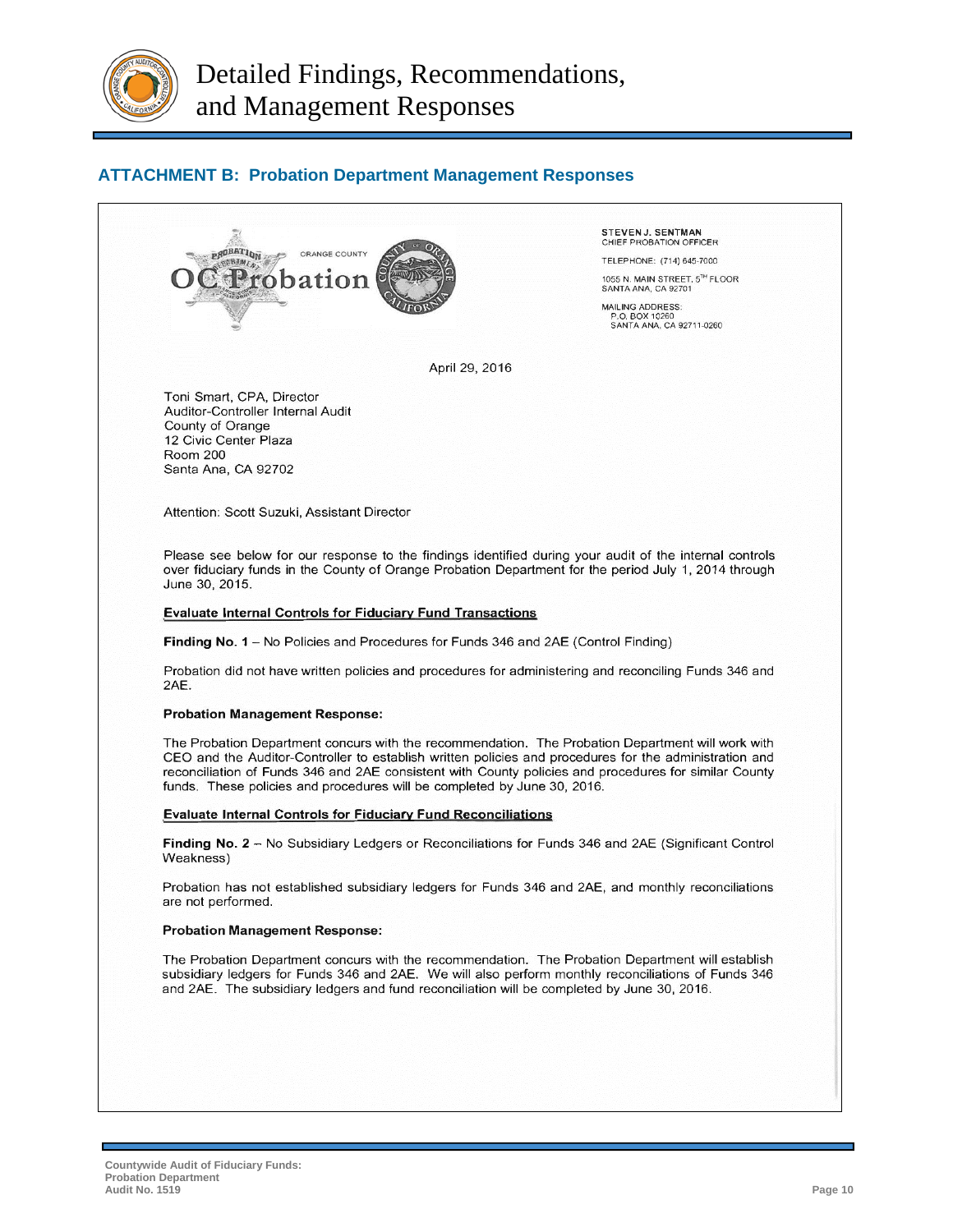

# **ATTACHMENT B: Probation Department Management Responses (continued)**

Finding No. 3 - Fiduciary Sub-Accounts with No Activity Should Be Evaluated (Control Finding)

Our audit found approximately 100 Department Balance Sheet Accounts (DBSAs) (43%) that have no balances in the General Ledger, and appear not to be in use. While certain DBSAs may need to remain open, the large number of unused accounts could be cumbersome and lead to errors and/or irregularities if not continually monitored.

#### **Probation Management Response:**

The Probation Department concurs with the recommendation. The Probation Department has reviewed the DBSAs and will be closing out 27 found to be inactive or no longer needed for current operations. The Probation Department is also looking into merging some DBSAs with other active DBSAs which may result in closing additional DBSAs. The closure of identified DBSAs will be completed by June 30, 2016.

Finding No. 4 - Fund 347 Reconciling Differences Need to be Resolved (Control Finding)

Fund 347-9200-9999 - Hold Trust Fund - Suspense contains monies received by Probation but require further research by Collection Officers to research and apply the funds to the appropriate accounts. The outstanding balance as of June 30, 2015 was \$404,349.

Fund 347-9200-0999 - Unreconciled Control Accounts; The outstanding balance as of June 30, 2015 was \$27,071 and reflects an overage in the County's General Ledger as compared to Probation's subsidiary ledgers.

Fund 347-9200-0999 --Unreconciled Control Accounts; This fund is called Interest Earned on Trust Fund Deposits, which is different from Probation's fund title - Unreconciled Control Accounts.

#### **Probation Management Response:**

The Probation Department concurs with the recommendation.

The Probation Department will continue to apply resources to reconciling monies requiring further research in Fund 347-9200-9999 - Hold Trust Fund - Suspense.

The Probation Department will work to resolve the funds in this account in accordance with County Accounting Procedures Manual (CAM) F-4.

The Probation Department has changed the name of this DBSA to Unreconciled Control Accounts in CAPS+ to reflect Probation's fund title.

#### Determine if Administration of Fiduciary Funds is Effective and Efficient

Finding No. 5 - Fiduciary Fund Documents Lacking Required Elements (Control Finding)

The Probation Department provided a memo from December 1987 that was used for the establishment of Fund 346, and had no documentation for Fund 347. Because these funds were established prior to the existing policy, certain elements as required by the current policy and COFA format are missing for these funds, such as citing legal or other authority for fund distributions, expiration dates, if interest bearing, and the planned disposition of any account residual balances when the fund is closed. The absence of complete written fiduciary documentation increases the risk of misunderstandings and miscommunication regarding rights, responsibilities and authorized uses for the department or agency holding the fiduciary funds in a trustee capacity.

Page 2 of 3